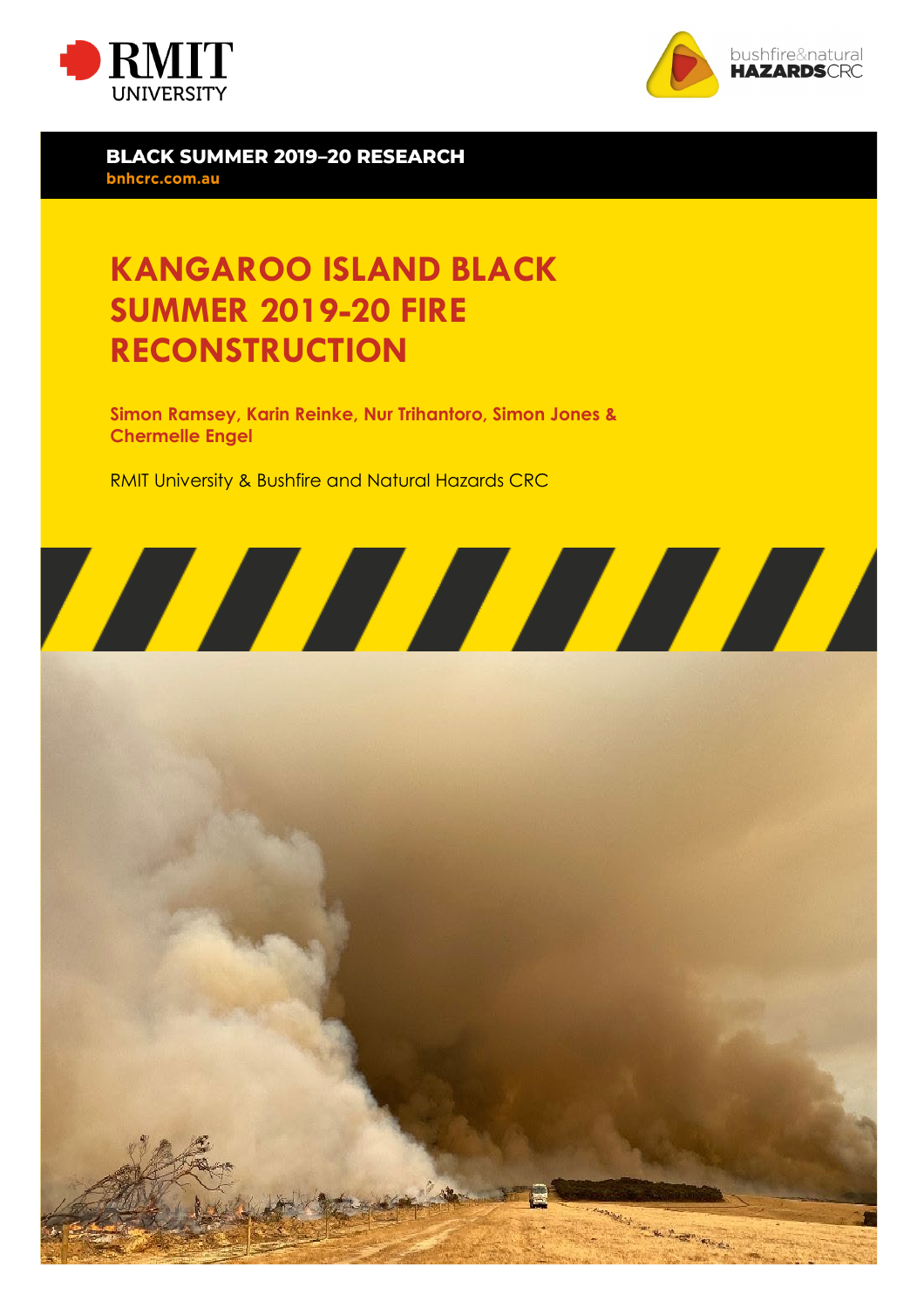

| Version | <b>Release history</b>      | Date       |
|---------|-----------------------------|------------|
| 10      | Initial release of document | 26/07/2021 |



**AusIndustry** Cooperative Research Centres Program

© 2021 Bushfire and Natural Hazards CRC

All material in this document, except as identified below, is licensed under the Creative Commons Attribution-Non-Commercial 4.0 International Licence.

Material not licensed under the Creative Commons licence:

- Department of Industry, Science, Energy and Resources logo Cooperative Research Centres Program logo
	-
	- Bushfire and Natural Hazards CRC logo
- Any other logos • All photographs, graphics and figures

All content not licenced under the Creative Commons licence is all rights reserved. Permission must be sought from the copyright owner to use this material.



#### **Disclaimer:**

RMIT University and the Bushfire and Natural Hazards CRC advise that the information contained in this publication comprises general statements based on scientific research. The reader is advised and needs to be aware that such information may be incomplete or unable to be used in any specific situation. No reliance or actions must therefore be made on that information without seeking prior expert professional, scientific and technical advice. To the extent permitted by law, RMIT University and the Bushfire and Natural Hazards CRC (including its employees and consultants) exclude all liability to any person for any consequences, including but not limited to all losses, damages, costs, expenses and any other compensation, arising directly or indirectly from using this publication (in part or in whole) and any information or material contained in it.

#### **Publisher:**

Bushfire and Natural Hazards CRC

July 2021

Citation: Ramsey S, Reinke K, Trihantoro N, Jones S & Engel C (2021) Kangaroo Island Black Summer fire reconstruction, Bushfire and Natural Hazards CRC, Melbourne.

Cover: Kangaroo Island fire. Source: Rob Hartill, South Australian Country Fire Service Promotions Unit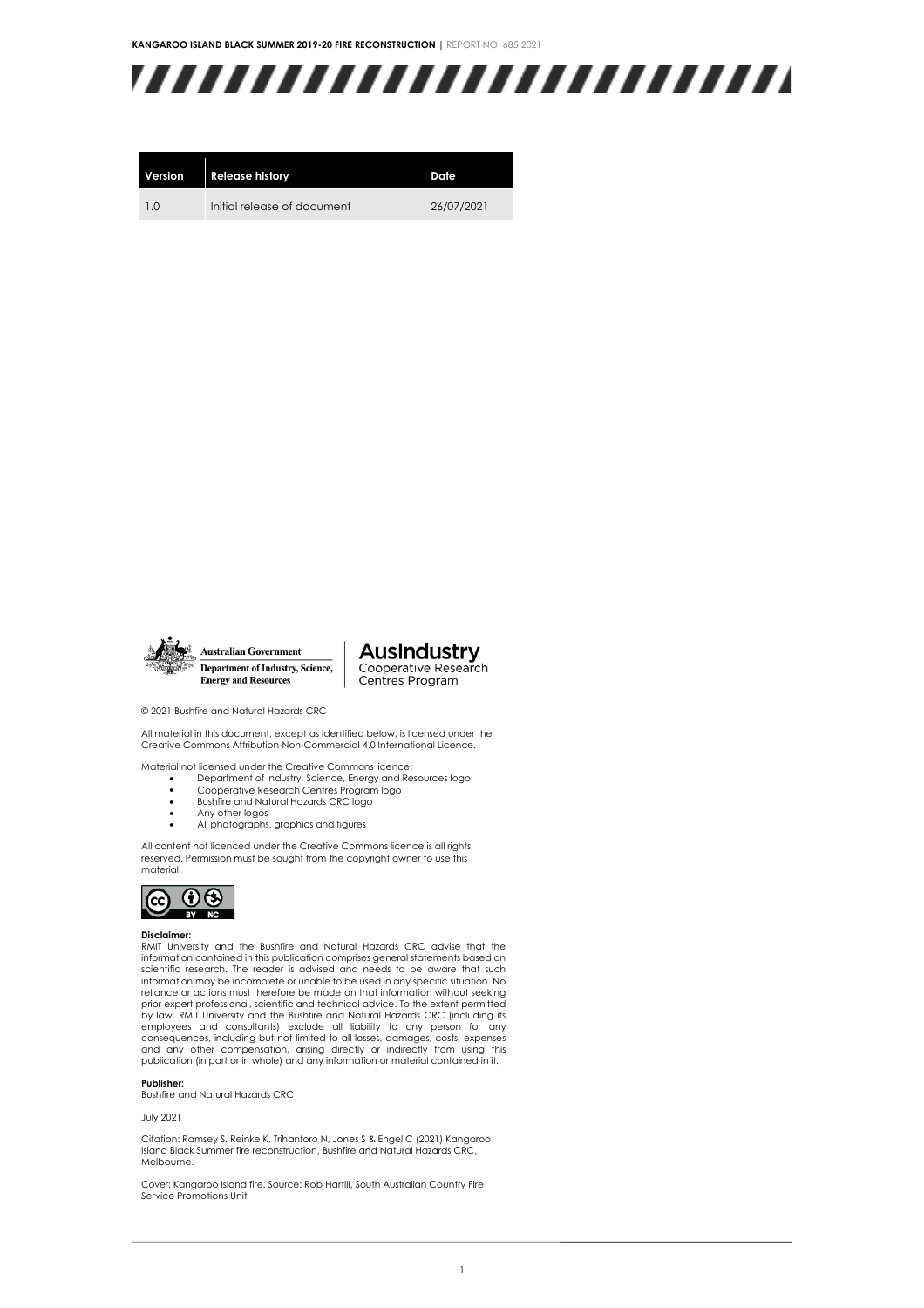# 

### **TABLE OF CONTENTS**

| <b>ACKNOWLEDGEMENTS</b>                                            | 4  |
|--------------------------------------------------------------------|----|
| <b>INTRODUCTION</b>                                                | 5  |
| <b>RESEARCH APPROACH</b>                                           | 6  |
| Data and software                                                  | 6  |
| Method (Comparison of BRIGHT hotspots against MODIS fire products) | 6  |
| <b>AGREEMENT BETWEEN HOTSPOTS</b>                                  | 10 |
| Agreement with MCD14DL Active Fire                                 | 10 |
| Verification against MCD64A1 Burned Area                           | 10 |
| <b>SPATIO-TEMPORAL CLUSTERING</b>                                  | 11 |
| Fixed times clustering method                                      | 11 |
| Superclustering method                                             | 11 |
| <b>SUMMARY OF OUTPUT PRODUCTS</b>                                  | 13 |
| <b>REFERENCES</b>                                                  | 14 |
| <b>APPENDIX</b>                                                    | 15 |
| Justification of buffer size selection                             | 15 |
| Justification of time threshold selection                          | 15 |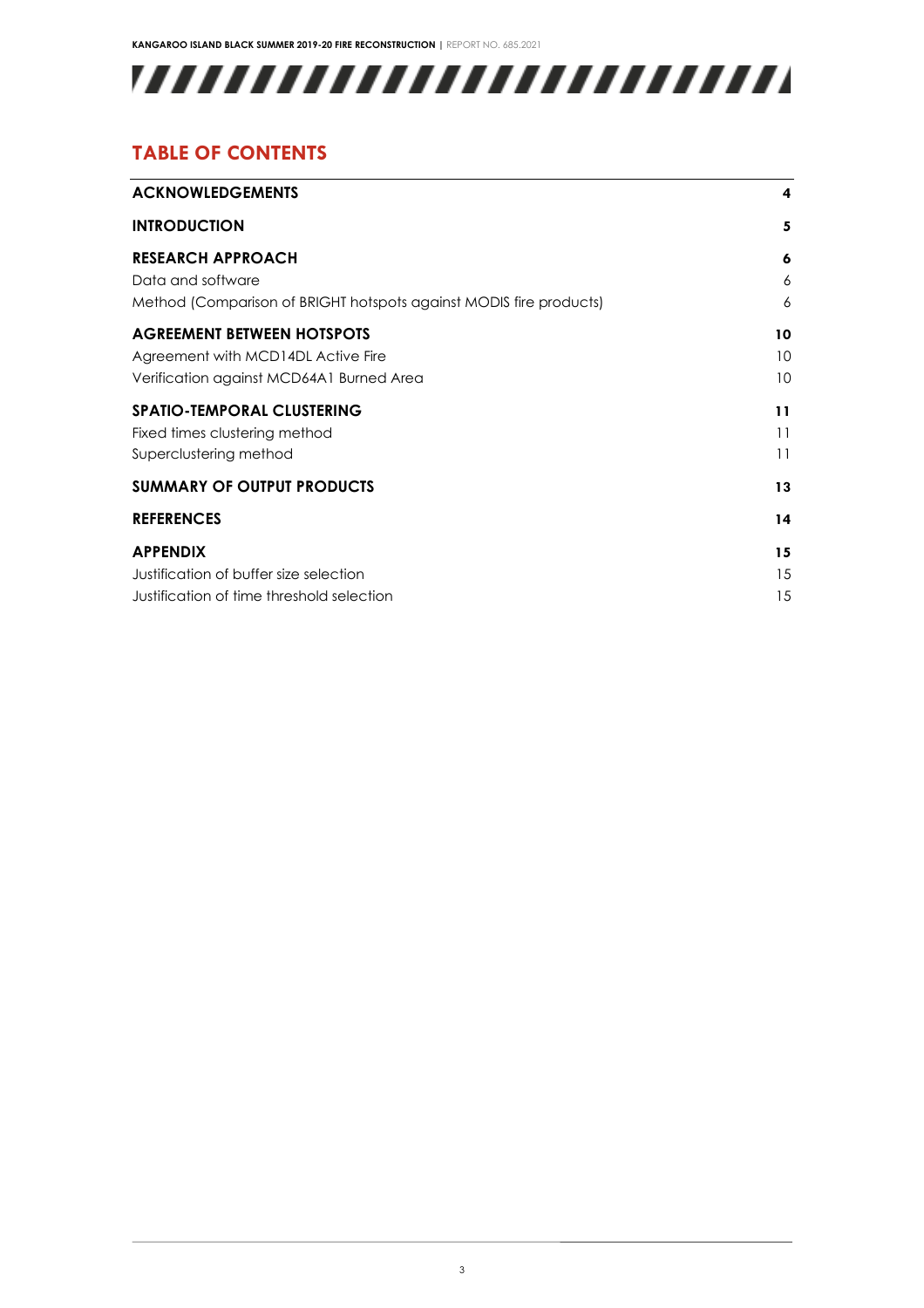

## <span id="page-3-0"></span>**ACKNOWLEDGEMENTS**

This research was part of the Bushfire and Natural Hazards Cooperative Research Centre's Black Summer research program, funded by the Australian Government and the CRC to investigate key issues from the 2019-20 bushfire season.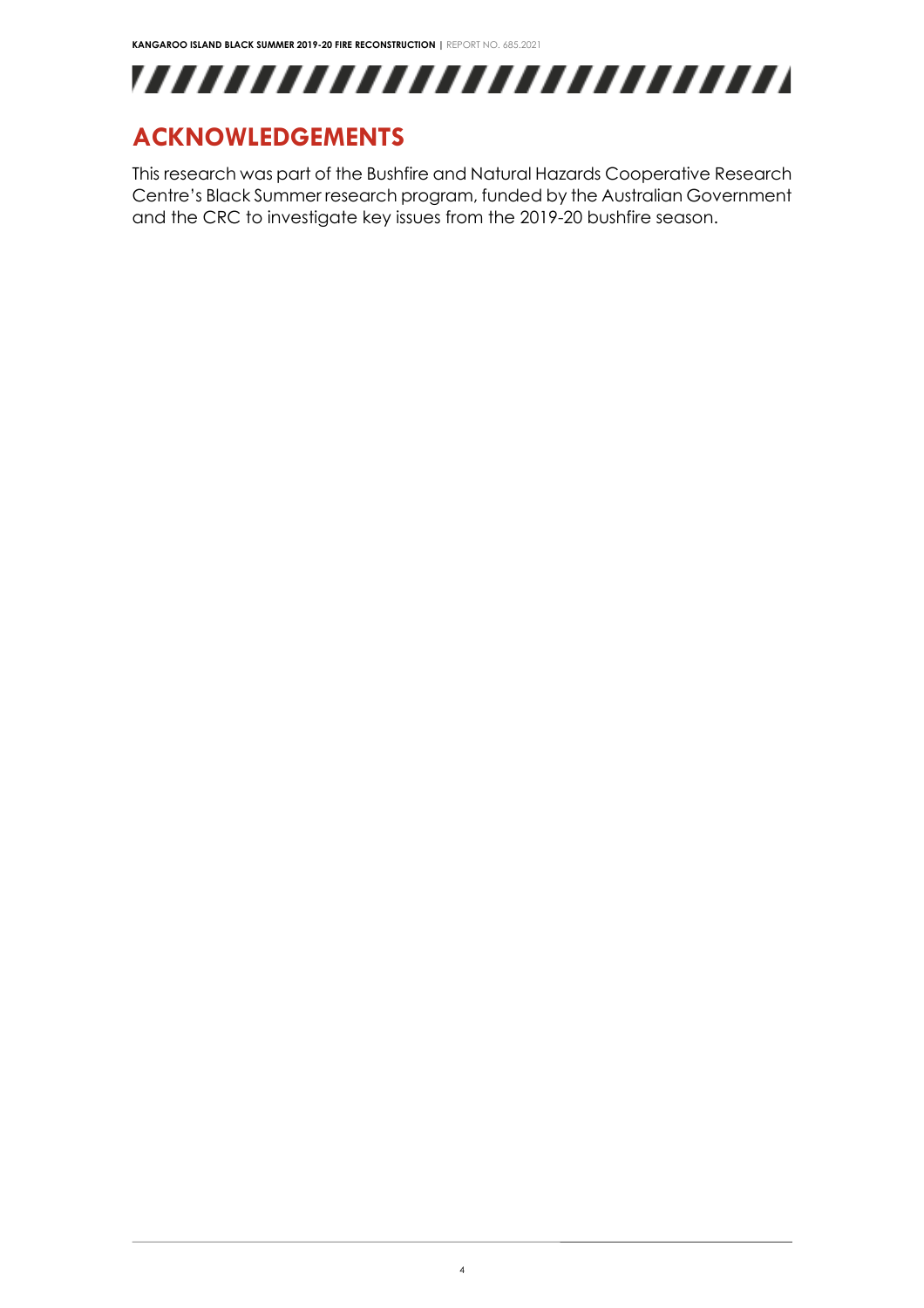## <span id="page-4-0"></span>**INTRODUCTION**

In the 2019-20 summer, wildfire affected an area of around 200,000 hectares on Kangaroo Island, South Australia, in what has become known as the Black Summer, with significant ongoing social, economic and environmental impacts.

The Advanced Himawari Imager (AHI) onboard the geostationary satellite Himawari-8 provides infrared imagery at 2km spatial resolution at nadir in 10 minute intervals. This allows wildfires to be detected and monitored in quasi-real time using the Biogeographical Region and Individual Geostationary HHMMSS Threshold (BRIGHT) algorithm (Engel, Jones and Reinke, 2020), developed in partnership between the Royal Melbourne Institute of Technology (RMIT) and the Bushfire and Natural Hazard CRC. This report outlines the methods used to verify hotspots detected by the BRIGHT algorithm and reconstruct the Black Summer fires using spatio-temporal clustering.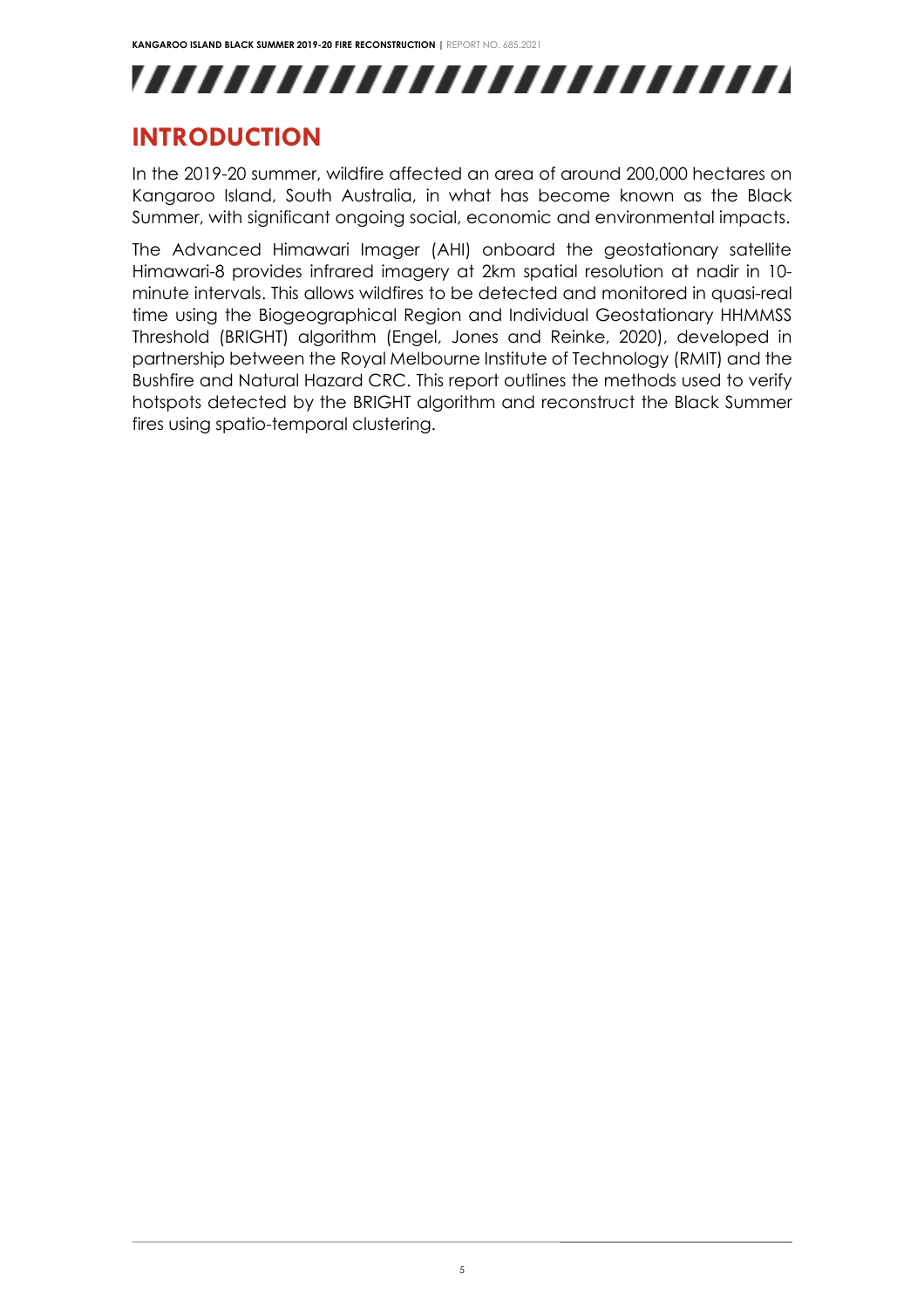## <span id="page-5-0"></span>**RESEARCH APPROACH**

#### <span id="page-5-1"></span>**DATA AND SOFTWARE**

The data set used in this assessment consisted of 20,371 detections of active fire over Kangaroo Island by the BRIGHT algorithm for the period from December 1st, 2019 until February 1st, 2020. Detections were compared to NASA's MCD14DL active fire product (Giglio, 2016) and MCD64A1 Collection 6 burned area product (Giglio, Louis *et al.*, 2015) for the Moderate Resolution Imaging Spectroradiometer (MODIS). The MODIS system, on board the Terra and Aqua satellites, provides two day and two night observations of fire activity daily. The burned area intercomparison against MCD64 was performed in ArcGIS Pro.

Commission and omission errors were calculated against MCD14DL as outlined in the manuscript by Engel, Jones and Reinke (2021).

To flag BRIGHT hotspots which were deemed to be false positives (errors of commission),and remove them from the data to be used in the reconstruction, the BRIGHT data was compared to MCD64A1 to assess whether BRIGHT detections were spatially and temporally coincident with burn scars mapped by MODIS. BRIGHT hotspots, which are data points representing the centroid of an AHI pixel, were first buffered at 1.8km radius (Appendix A) to ensure inclusivity of all intersecting MODIS pixels in the analysis. The output was then compared to MCD64A1 using the method outlined in Figure 1. From the MCD64 data, the first evidence of fire activity on Kangaroo Island was mapped on December 9th, 2019 and ended on January 16th, 2020.

#### <span id="page-5-2"></span>**METHOD (COMPARISON OF BRIGHT HOTSPOTS AGAINST MODIS FIRE PRODUCTS)**

Commission errors were calculated by a spatial intercomparison with the MODIS burned area product MCD64A1, and assigned a binary flag based on spatial agreement (Figure 1).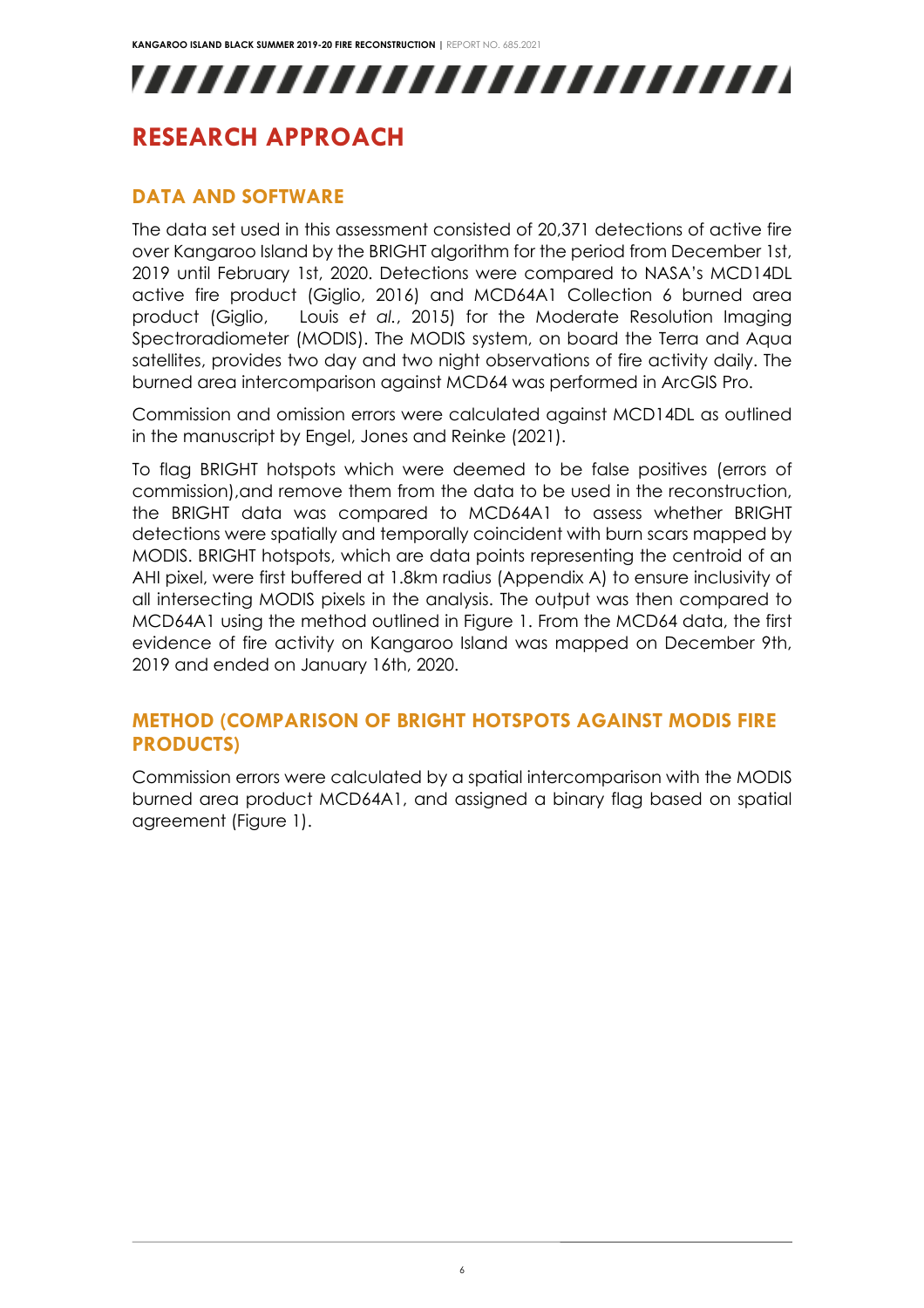



FIGURE 1. ARCGIS PRO WORKFLOW FOR CALCULATING COMMISSION ERRORS AND FLAGGING SPATIAL DISAGREEMENTS BETWEEN THE BRIGHT ALGORITHM AND MCD64.

Omission errors were calculated by determining the area without spatial overlap between the BRIGHT detections and MCD64A1 as a percentage of total area burned. This was performed using the workflow outlined in Figure 2. The results from these analyses are reported in Table 2.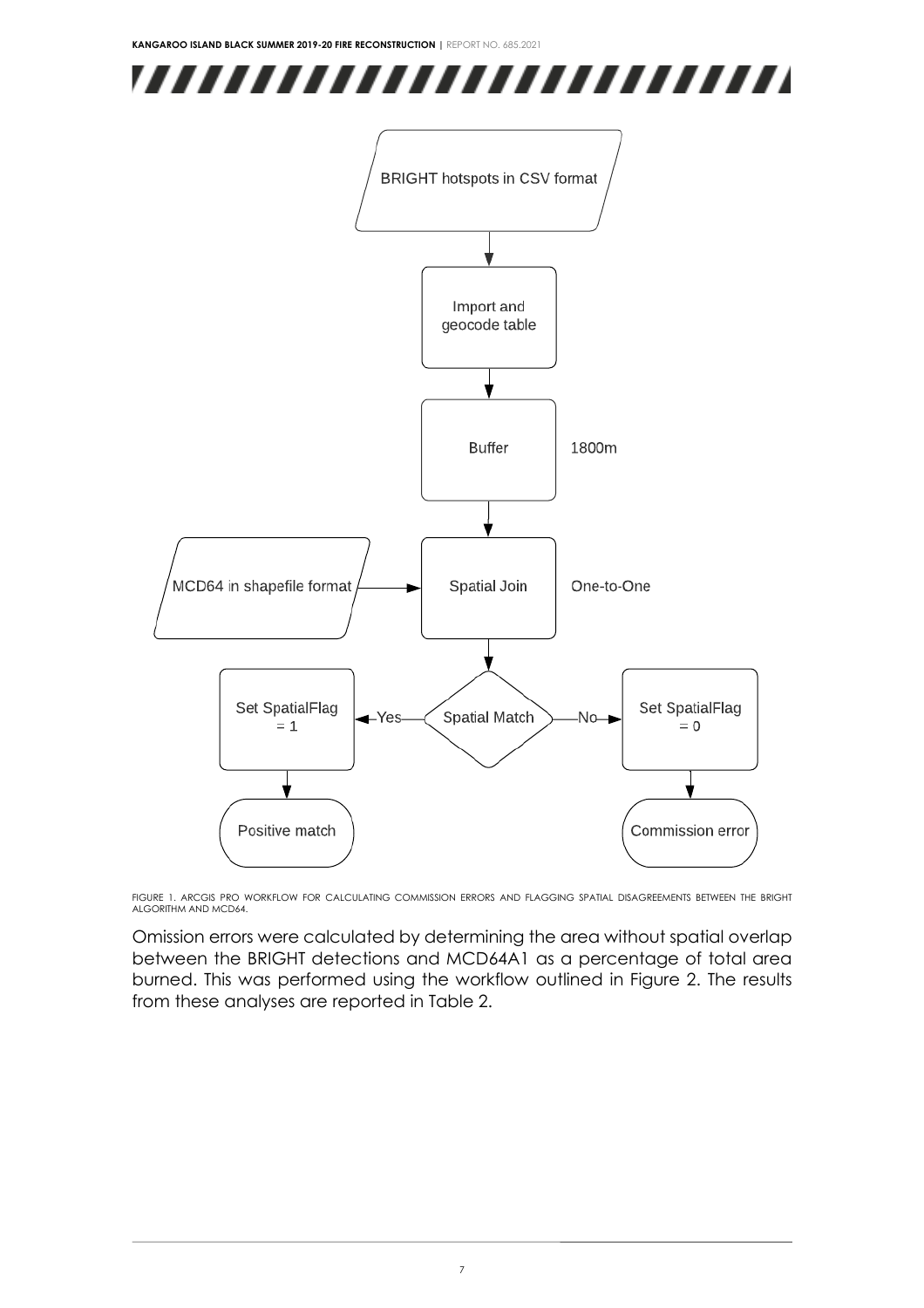



FIGURE 2. ARCGIS PRO WORKFLOW FOR CALCULATING OMISSION ERRORS AS A PERCENTAGE OF AREA WITH NO SPATIAL OVERLAP BETWEEN BRIGHT HOTSPOTS AND MCD64.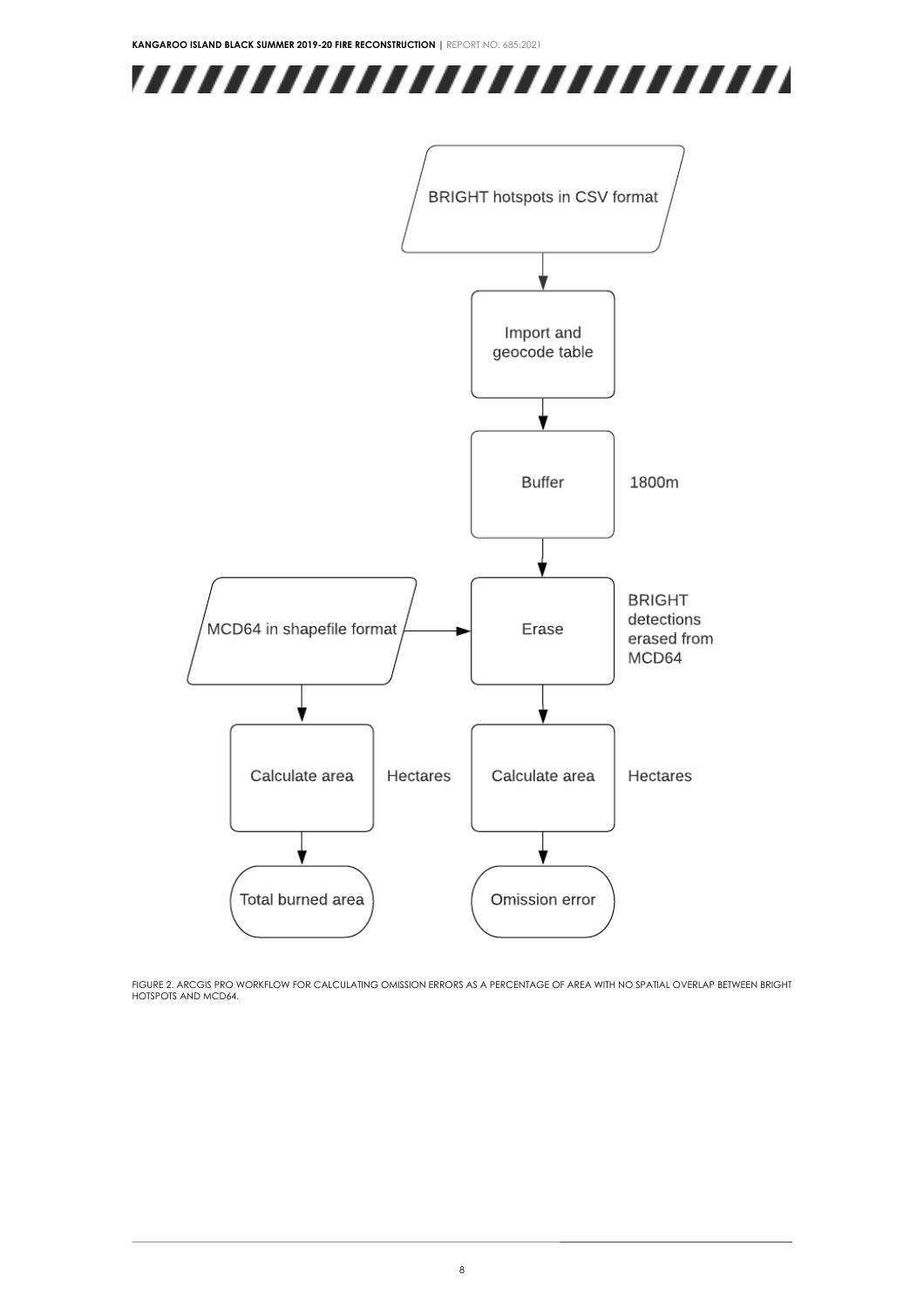



FIGURE 3. REGIONS OF BRIGHT OMISSION IN THE MCD64 DATA (YELLOW). BRIGHT HOTSPOTS IN AGREEMENT IN BLUE. BRIGHT HOTSPOT COMMISSION IN RED.

Between January 2nd and January 5th, 2020, a large data gap\* is present in the BRIGHT active fire data (Figure 3). Further investigation showed this was the result of large plumes of smoke obscuring the Middle Infrared (MIR) signal which affected both the BRIGHT algorithm and the MODIS active fire product (Figure 4). (\*The presence of data gaps can affect the experimental data products and attributes prepared in this work; that is, the identification of superclusters and respective seed points. These are noted throughout the report and in the associated metadata tables.



FIGURE 4. MODIS CORRECTED REFLECTANCE (TRUE COLOUR) IMAGERY FROM JANUARY 2ND, 2020. THICK SMOKE OBSCURED THE INFARED SIGNAL AFFECTING BOTH MODIS AND AHI ACTIVE FIRE PRODUCTS. THE LARGEST DATA GAP IS WITHIN THE RED ELLIPSE. SOURCE: EOSDIS WORLDVIEW.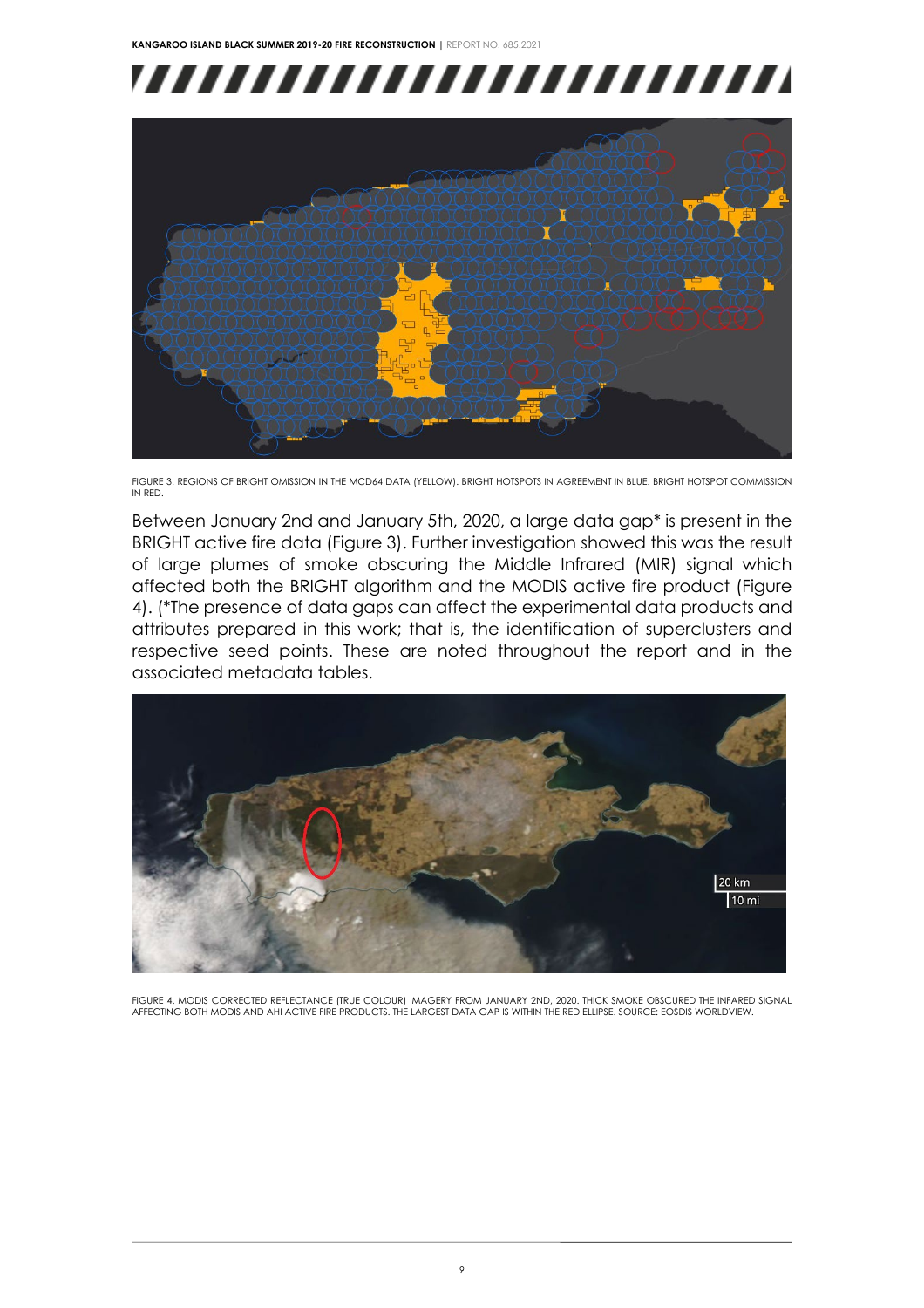## <span id="page-9-1"></span><span id="page-9-0"></span>**AGREEMENT BETWEEN HOTSPOTS**

#### **AGREEMENT WITH MCD14DL ACTIVE FIRE**

BRIGHT hotspots were initially assessed for agreement with the MODIS active fire product (MCD14DL). The assessments were conducted for all BRIGHT hotspots detected without any data filtering. Assessments were constrained to check presence/absence of BRIGHT hotspots that were temporally and spatially coincident with the comparison MODIS product. Day and night readings by MODIS were combined in this assessment. The process for this comparison is described in Engel, Jones and Reinke (2021).

|                                                                | <b>KANGAROO</b> |
|----------------------------------------------------------------|-----------------|
| <b>AREA</b>                                                    | <b>ISLAND</b>   |
| Number of BRIGHT hotspots in the MODIS reconstructed swaths    | 293             |
| Number of BRIGHT hotspots detected within 1 pixel of a MODIS   |                 |
| hotspot                                                        | 267             |
| Commission error (possible missed detections) for BRIGHT       |                 |
| hotspots                                                       | 8.87%           |
| Number of MODIS hotspots (collated on the AHI grid)            | 290             |
| Number of MODIS hotspots (collated on the AHI grid) detected   |                 |
| within 1 pixel of a BRIGHT hotspot                             | 228             |
| Omission error (possible false detections) for BRIGHT hotspots | 21.38%          |

<span id="page-9-2"></span>TABLE 1. AHI BRIGHT ALGORITHM AND MODIS MCD14DL ACTIVE FIRE PRODUCT INTERCOMPARISON FOR KANGAROO ISLAND AND SOUTH-EASTERN AUSTRALIA FOR DECEMBER 2019 – JANUARY 2020.

### **VERIFICATION AGAINST MCD64A1 BURNED AREA**

MCD64A1 is a widely regarded burned area mapping algorithm created from imagery collected by the MODIS system producing a daily global product sensitive to fire activity resulting in changes to landcover and surface reflectance. The burn scars mapped by MCD64A1 were used to identify commission errors; where a BRIGHT hotspot had been detected without the presence of a spatially coincident burn scar mapped by MODIS, and omission errors; the area covered by the MCD64A1 burned area product which had no spatial overlap with BRIGHT hotspots Table 2.

|                            |              | <b>SPATIAL</b> |                  |              |
|----------------------------|--------------|----------------|------------------|--------------|
|                            | <b>TOTAL</b> | <b>MATCHES</b> | <b>AGREEMENT</b> | <b>ERROR</b> |
| Commission (by count of    |              |                |                  |              |
| <b>BRIGHT</b> hotspots)    | 20,371       | 20,227         | 99.29%           | 0.71%        |
| Omission (by area of MCD64 |              |                |                  |              |
| in ha)                     | 198,618      | 176,435        | 88.83%           | 11.17%       |

TABLE 2. RESULTS FROM INTERCOMPARISON OF BRIGHT WITH MCD64.

Omission was significantly affected by smoke obscuring the thermal signal. This resulted in a data gap in the BRIGHT data shown in Figures 3 and 4, explaining the relative increase in the total omission error compared to the burned area product.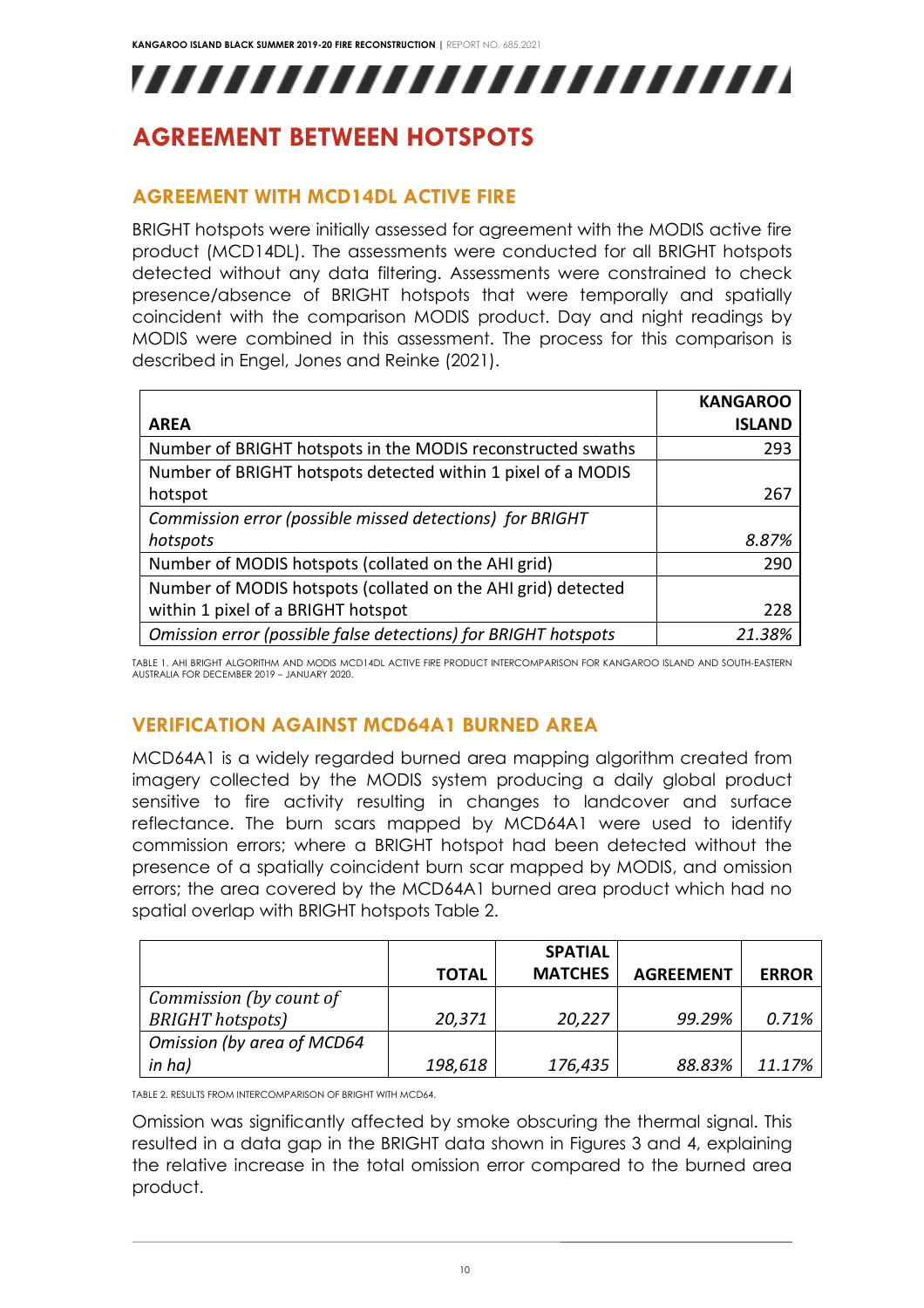## <span id="page-10-1"></span><span id="page-10-0"></span>**SPATIO-TEMPORAL CLUSTERING**

#### **FIXED TIMES CLUSTERING METHOD**

The overall clustering method was based on the spatio-temporal clustering process by Lizundia-Loiola *et al.* (2020). Figure 5 below shows the process of creating the fixed times Himawari-8 hotspot clusters dataset. After separating the cleaned hotspots data based on their epoch, a 1.8 km buffer is applied. For each 2-hour time window, the clusters were created by merging all overlapping buffered hotspots.



<span id="page-10-2"></span>FIGURE 5. FIXED TIMES HOTSPOTS CLUSTERS CREATION FLOWCHART.

### **SUPERCLUSTERING METHOD**

For clusters created using the fixed times method, each cluster is then checked for any overlapping cluster with the time difference of 120 minutes. If so, the clusters are combined into a supercluster. This process is repeated for each cluster until all epochs are checked. The result of this process is the hotspot superclusters.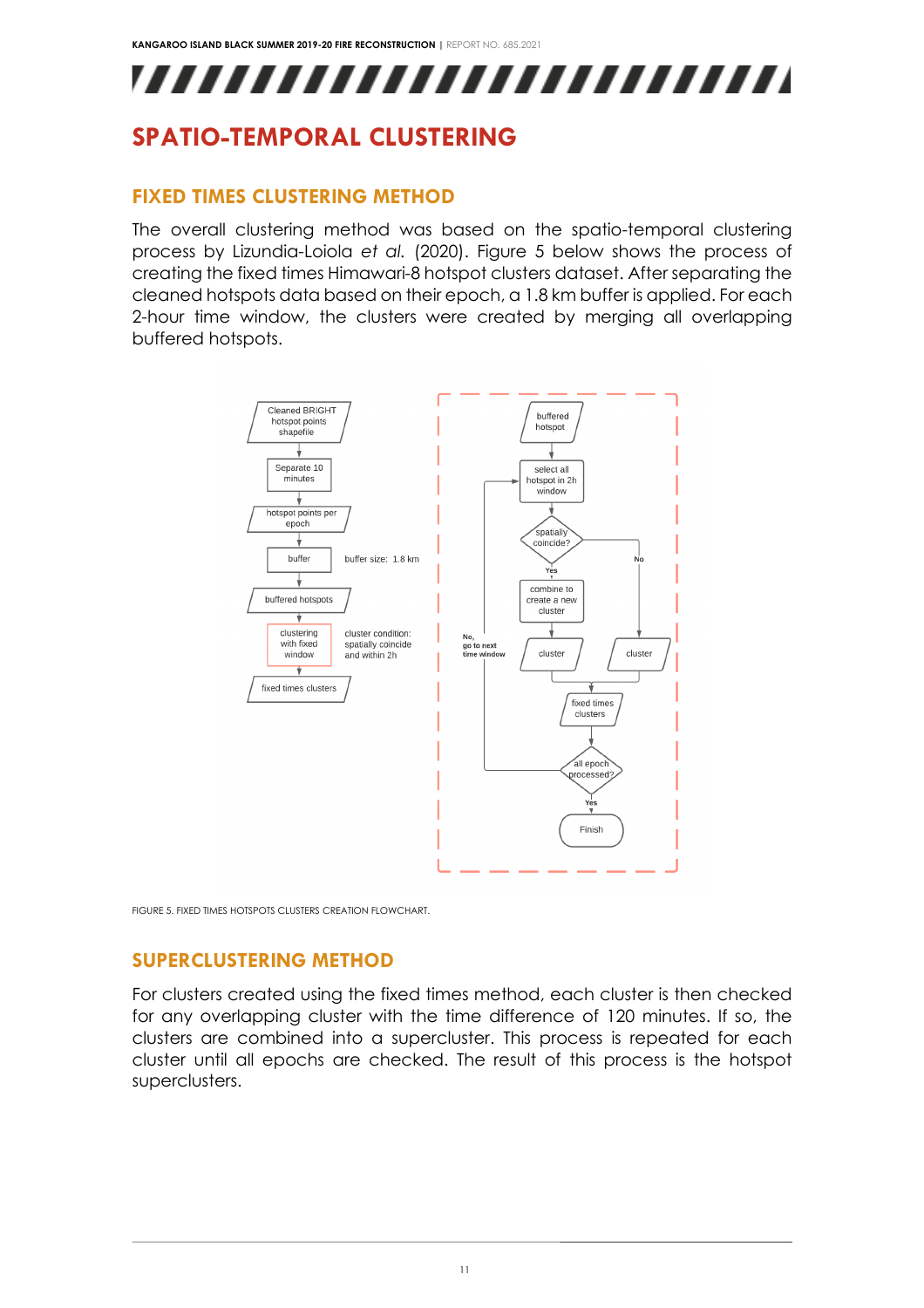



FIGURE 6. HIMAWARI-8 HOTSPOTS SUPERCLUSTERS CREATION FLOWCHART.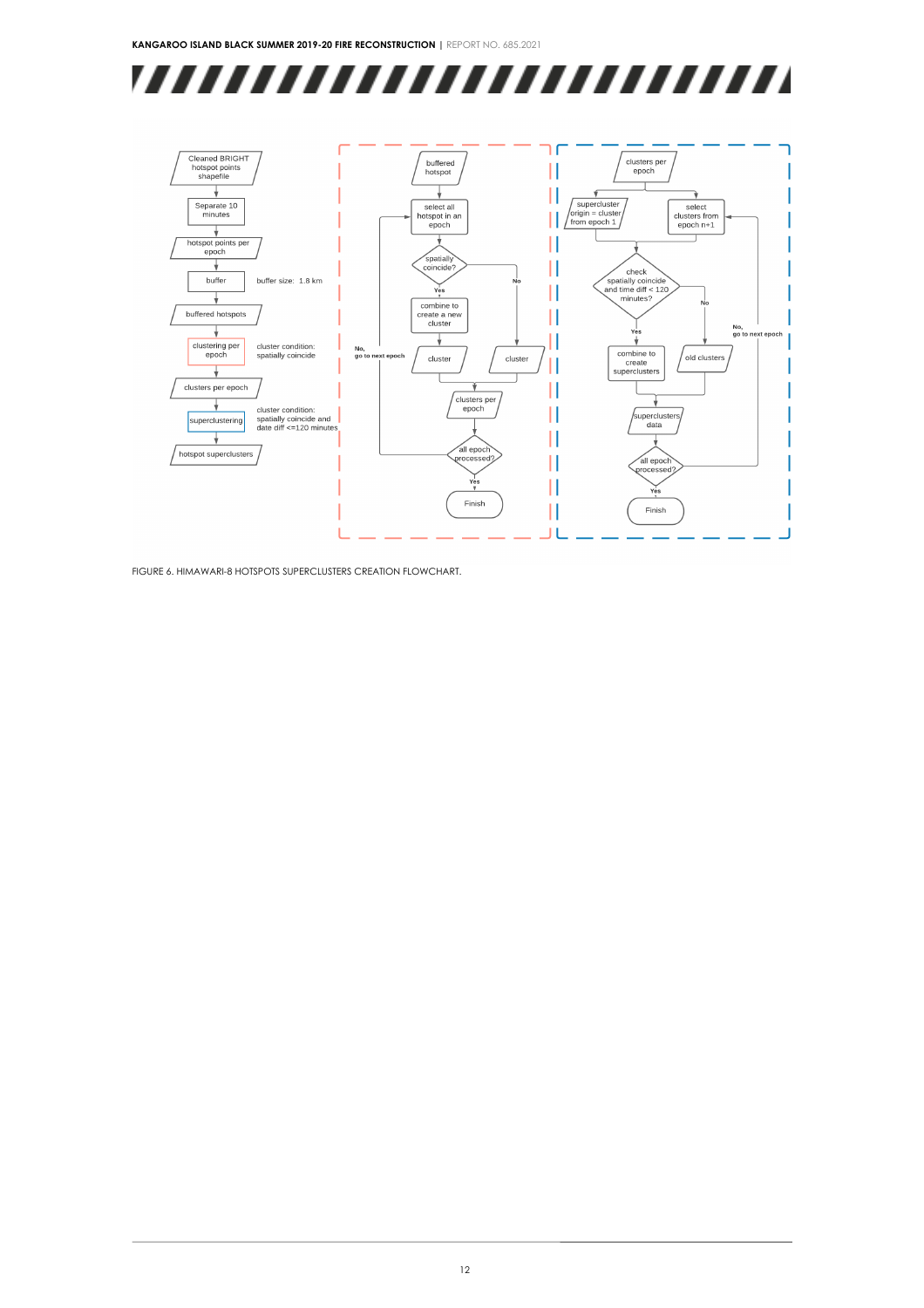## <span id="page-12-0"></span>**SUMMARY OF OUTPUT PRODUCTS**

BRIGHT data was used to create four products. These include the original BRIGHT hotspot data generated using the BRIGHT algorithm and BRIGHT hotspot data with additional fields added for spatial, temporal and draft (unverified) fire radiative power (FRP) flags based on Wooster et al. (2003), and cluster identifiers:

- 1. BRIGHT Himawari-8 Hotspots
- 2. Cleaned BRIGHT Himawari-8 Hotspots

Two additional data sets were created using the spatio-temporal clustering method outlined by Lizundia-Loiola *et al.* (2020).

- 3. Fixed times Himawari-8 hotspot clusters
- 4. Himawari-8 Hotspots Superclusters\* (The presence of data gaps can affect the experimental data products and attributes prepared in this work; that is, the identification of superclusters and respective seed points. These are noted throughout the report and in the associated metadata tables.)

The result of the clustering process depends on the buffer size and time threshold. Appendix A outlines the justification for the buffer size selection while Appendix B describes the justification for the chosen time threshold.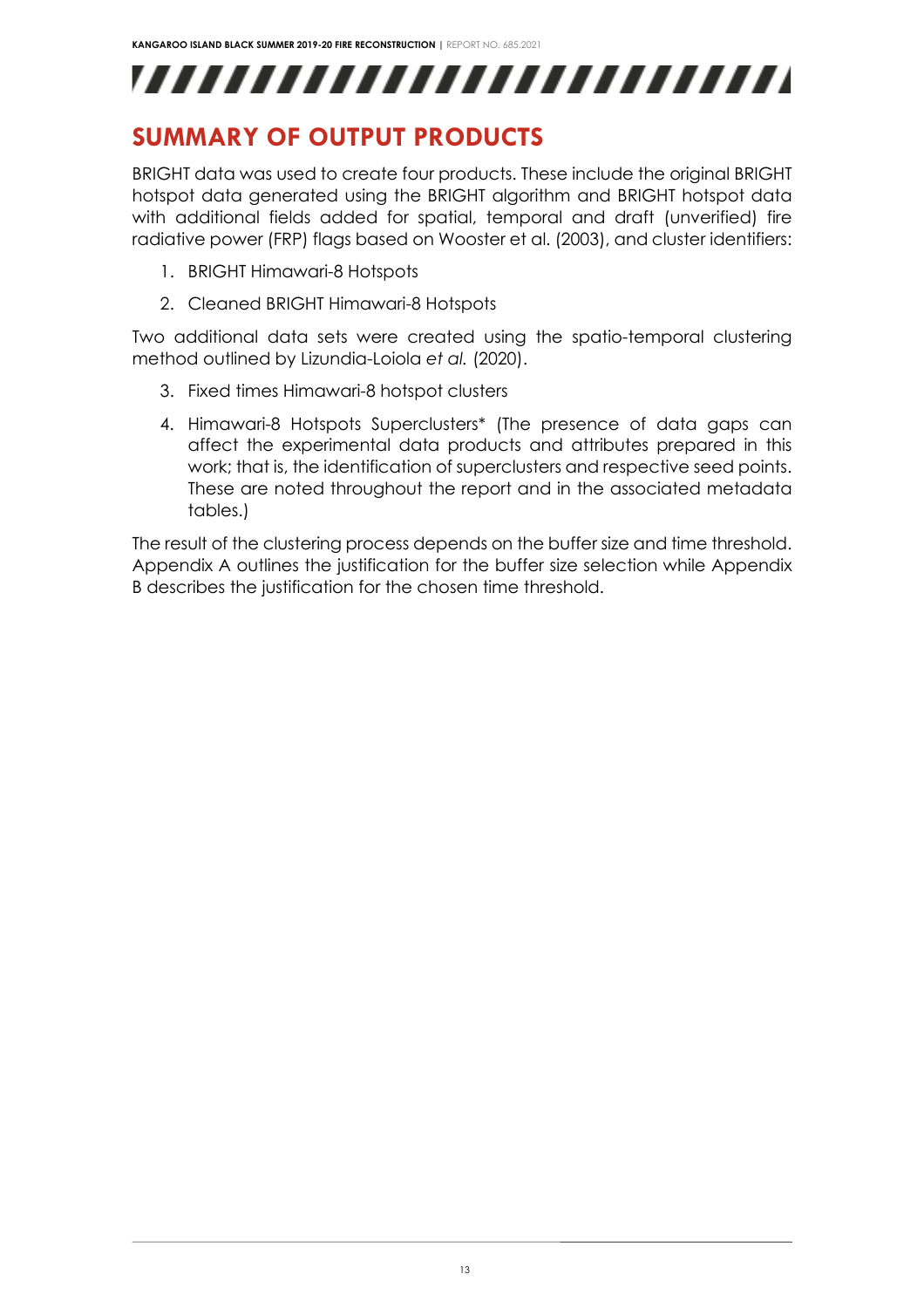

## <span id="page-13-0"></span>**REFERENCES**

- 1 Engel, C. B., Jones, S. D. and Reinke, K. (2020) 'A Seasonal-Window Ensemble-Based Thresholding Technique Used to Detect Active Fires in Geostationary Remotely Sensed Data', *IEEE Transactions on Geoscience and Remote Sensing*, pp. 1–10. doi: 10.1109/TGRS.2020.3018455.
- 2 Engel, C. B., Jones, S. D. and Reinke, K. J (2021) 'Real time detection of daytime and nighttime fire hotspots from geostationary satellites'. Manuscript submitted for review.
- 3 Giglio, Louis *et al.* (2015) 'MCD64A1 MODIS/Terra+Aqua Burned Area Monthly L3 Global 500m SIN Grid V006'. NASA EOSDIS Land Processes DAAC. doi: 10.5067/MODIS/MCD64A1.006.
- 4 Giglio, L. (2016) 'MODIS Aqua & Terra 1 km Thermal Anomalies and Fire Locations V006 NRT'. NASA Land Atmosphere Near real-time Capability for EOS Fire Information for Resource Management System. doi: 10.5067/FIRMS/MODIS/MCD14DL.NRT.006.
- 5 Lizundia-Loiola, J. *et al.* (2020) 'A spatio-temporal active-fire clustering approach for global burned area mapping at 250 m from MODIS data', *Remote Sensing of Environment*, 236, p. 111493. doi: 10.1016/j.rse.2019.111493.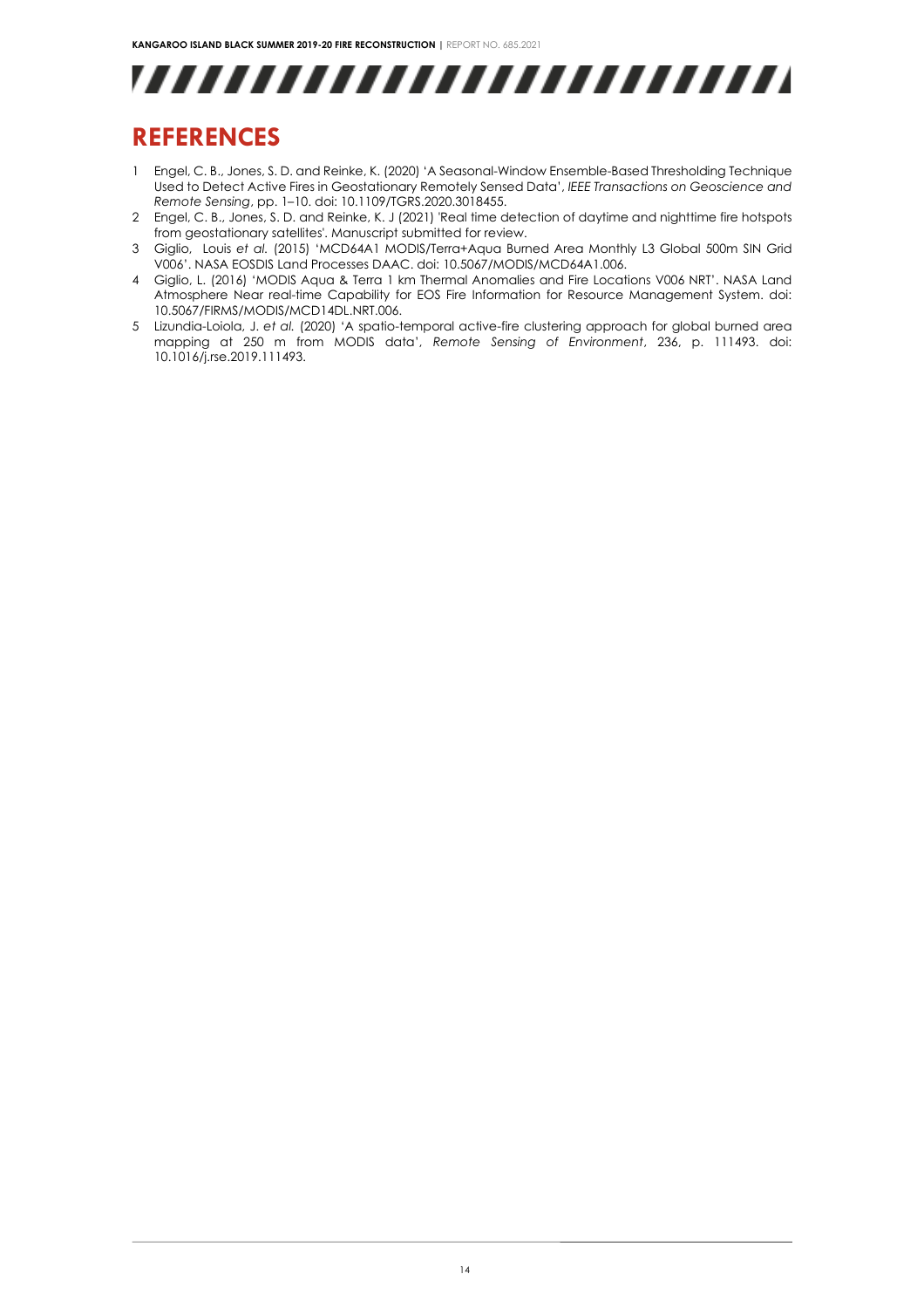## <span id="page-14-1"></span><span id="page-14-0"></span>**APPENDIX**

#### **JUSTIFICATION OF BUFFER SIZE SELECTION**

The result of the clustering process can vary depending on the buffer size applied to the hotspot data. Ideally, the buffer size should reflect the pixel size of the image used to derive the hotspot. However, the size of each pixel can vary depending on its geographic location. The buffer needs to be large enough to be able to connect two adjacent hotspots, while still maintaining a good spatial resolution. Practically, the buffer size should be slightly higher than half the maximum distance between two hotspots in the study area. In this study, a buffer size of 1800 m was chosen since the largest distance between two adjacent hotspots in Kangaroo Island was 3577 m (Figure 8).



<span id="page-14-2"></span>FIGURE 6. HIMAWARI-8 HOTSPOTS SUPERCLUSTERS CREATION FLOWCHART.

#### **JUSTIFICATION OF TIME THRESHOLD SELECTION**

Besides the buffer size, the result of the clustering process also depends on the time threshold used in the superclustering process. The time threshold represents the maximum time difference between two overlapping hotspots, so that the hotspots can still be considered a single phenomenon or a cluster. In this study, three time-thresholds (one-hour, two-hour, and three-hour) were chosen and applied to the Kangaroo Island data. Table 3 below shows the statistics of the supercluster product for each time threshold, while Figure 9 and Figure 10 show the histograms of supercluster area and supercluster duration for each time threshold.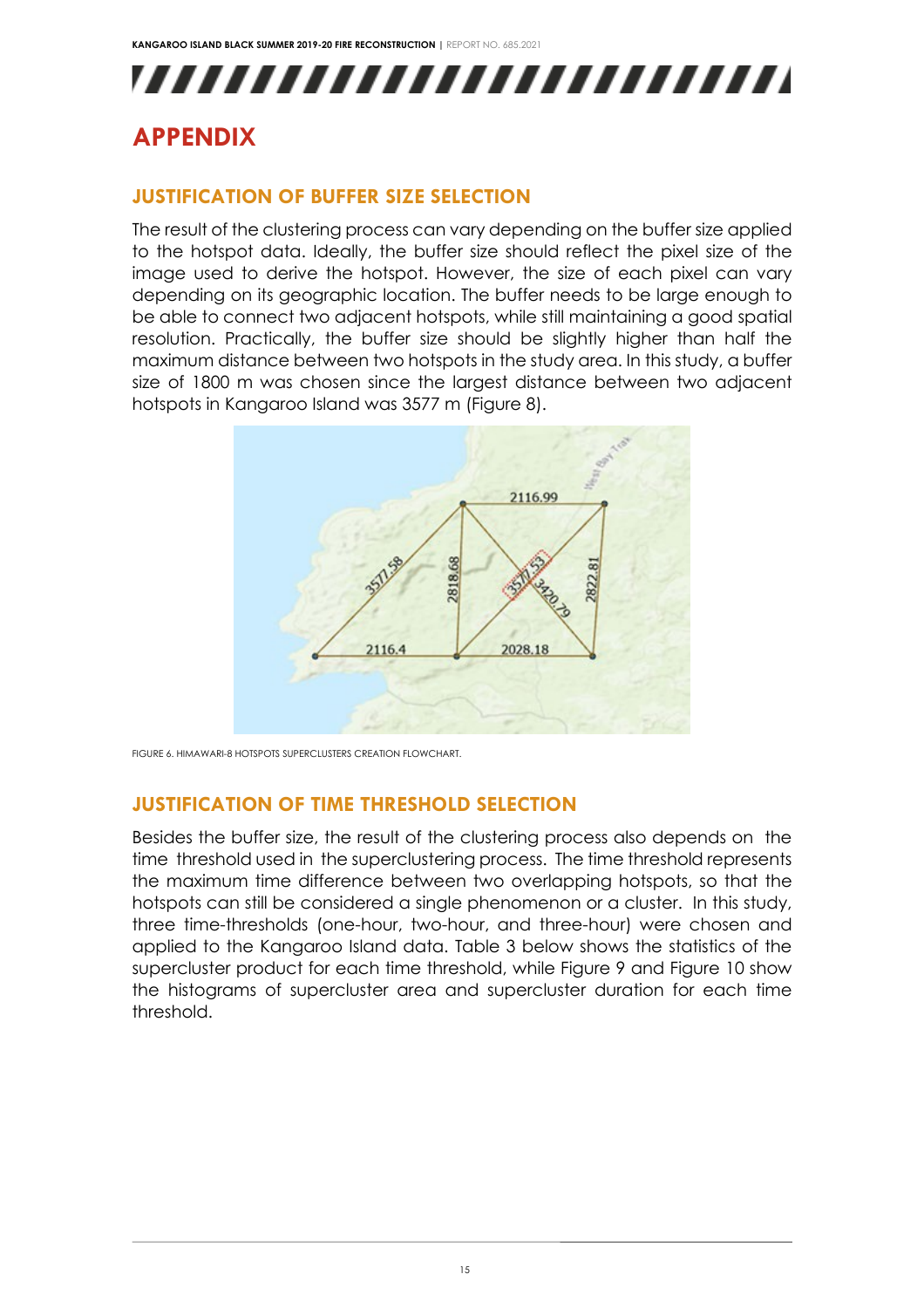

| Category                      | 1 <sub>h</sub>       | 2 <sub>h</sub>  | 3 <sub>h</sub>  | Category      |
|-------------------------------|----------------------|-----------------|-----------------|---------------|
| Number of superclusters       | 123                  | 80              | 61              | Number of     |
|                               |                      |                 |                 | superclusters |
| Largest supercluster area     | 1024.3               | 1070.9          | 1099.1          | Largest       |
|                               | km <sup>2</sup>      | km <sup>2</sup> | km <sup>2</sup> | supercluster  |
|                               |                      |                 |                 | area          |
| Longest supercluster duration | 79.8 hrs             | 102.8           | 105.1           | Longest       |
|                               |                      | hrs             | hrs             | supercluster  |
|                               |                      |                 |                 | duration      |
| Mean supercluster area        | $100.2 \text{ km}^2$ | 123.4           | 135.9           | Mean          |
|                               |                      | km <sup>2</sup> | km <sup>2</sup> | supercluster  |
|                               |                      |                 |                 | area          |
| Mean supercluster duration    | $4.1$ hrs            | $6.9$ hrs       | 9.5 hrs         | Mean          |
|                               |                      |                 |                 | supercluster  |
|                               |                      |                 |                 | duration      |

TABLE 3 STATISTICS OF SUPERCLUSTER USING 1 HOUR, 2 HOURS, AND 3 HOURS THRESHOLD.